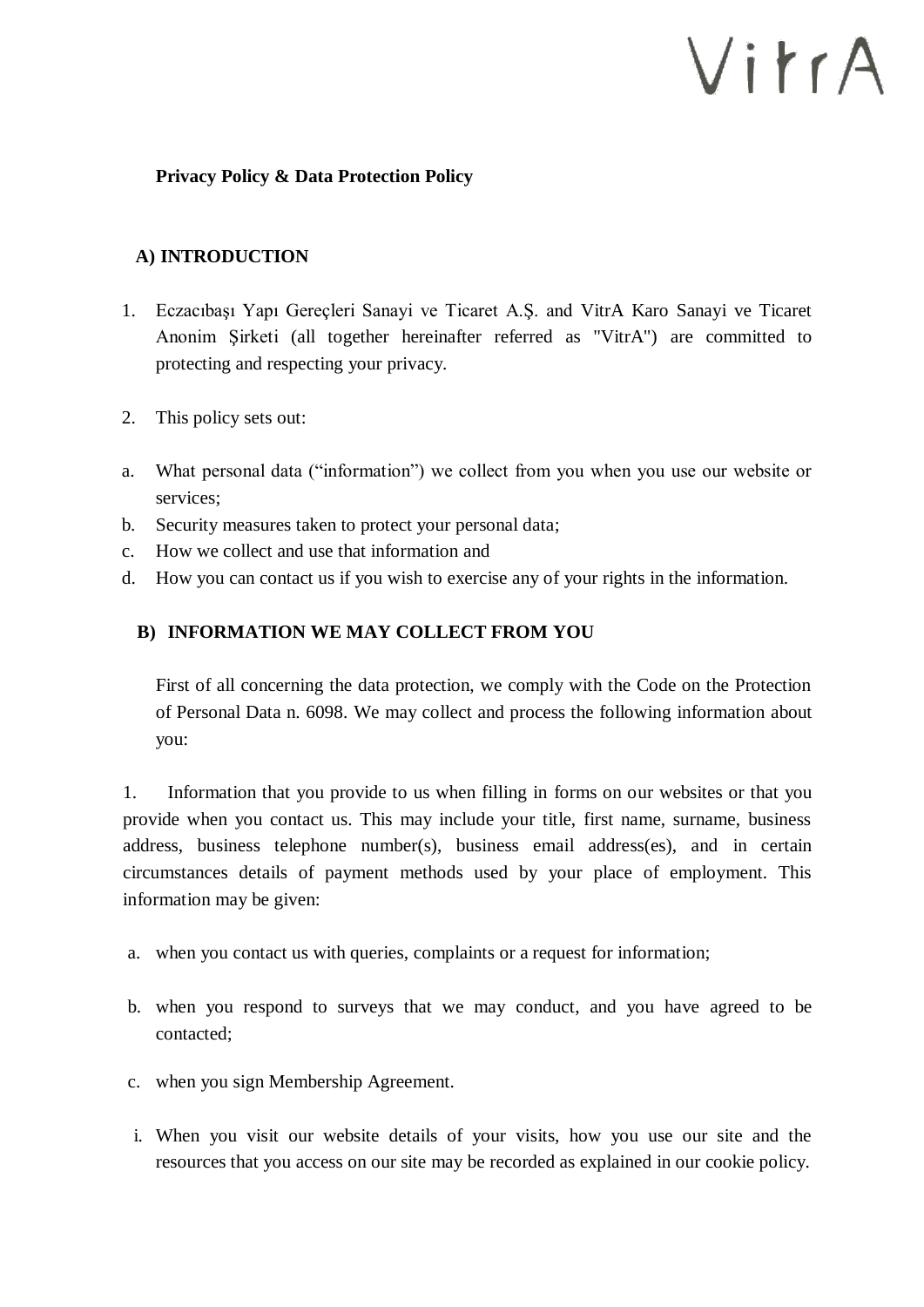# **C) WHERE WE STORE YOUR PERSONAL INFORMATION AND SECURITY MEASURES TAKEN**

- 1. Other than as set out in C2) the information that we collect from you will be stored in the territory of Turkey.
- 2. In order to respond to your complaints or administer requests made by you we may engage third party processors to process the information contained in your correspondence. These processors are sometimes located outside of Turkey. We will take such steps as are required by law to ensure that suitable safeguards are in place when any information is transferred to other countries.
- 3. Any payment card transactions will be processed securely, the suppliers that we use to process payment card transactions operate in accordance with the PCI DSS industry standard payment card security process to ensure that your online purchases are secure.
- 4. To ensure the security of your personal data, we take reasonable technical and administrative measures to prevent unauthorized access risks, accidental data loss, deletion or deletion of data. In order to do that we,

- Ensure data security by using software and hardware including virus protection systems and firewalls,

- Record access to personal data,

- Track personal data processing activities on a business unit basis,

- Ensure that the necessary inspections are carried out in order to ensure the enforcement of the provisions of the Law pursuant to Article 12 of the Code,

- Ensure compliance of data processing activities with the Law with internal policies and procedures,

- Make authorizations in accordance with the quality of the data accessed within the company.

- In case of external access to the personal data for reasons such as outsourcing, we obtain commitments to ensure compliance with the Law by the external service provider and

- Take the necessary actions to inform all our employees, especially those authorized to access personal data, regarding their duties and responsibilities under the Law.

5. Please note: where you use a password on any website we provide it is your responsibility to keep that password confidential.

# **D) USES MADE OF THE INFORMATION**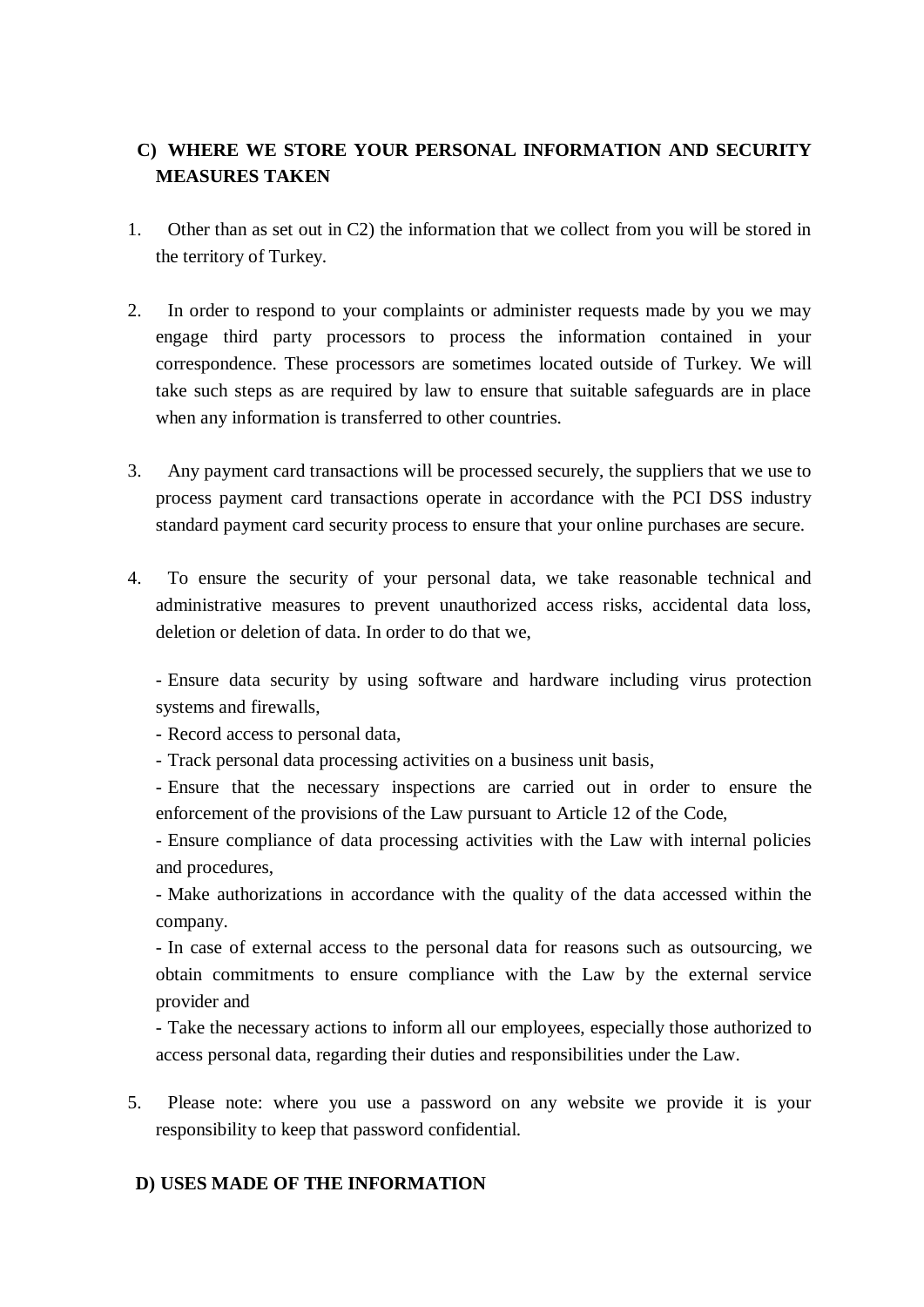1. We may use information held about you in the following ways:

a. To notify you about changes to our products;

b. To make and receive any payments necessary between us;

c. To carry out our obligations arising from any contracts entered into between you and us;

d. For customer service, running our business and improving our services;

e. To provide you with details of our services, information, newsletters, and details of promotions and offers which we feel may interest you;

f. To enhance your experience of our website, as described in our cookie policy;

g. To share with our suppliers where this is required by our processes;

h. To design, coordinate, develop, execute the company-specific commercial activities, planning and execution of business development activities,

i. To customize products and services according to individuals, setting up and executing activities for profiling, promotion and marketing,

j. To demand and complaint management, and post-sale processes editing and / or execution,

k. To plan, execute and manage the corporate relations and

l. To ensure the legal, technical and commercial-occupational safety of the Company and the related persons who have a business relationship with the Company and carrying out activities for the performance of legal obligations.

m. If you do not want us to use your information for marketing purposes please make sure that you indicate this by using the tick box when you sign up to our website.

## **E) COOKIES AND INTERNET TAGS**

- 1. Cookies are small data files that are placed onto the hardware device which you use to browse the internet by websites that you visit. Cookies contain information about your visits to that website and the purpose of cookies is to enable our websites to remember you, and your browsing habits, when you visit it again in the future. Details of how we use cookies can be found in our Cookie Policy.
- 2. We may also use Internet tags in combination with cookies on our website, and may develop these tags through a third-party advertising partner. We use this technology to help us analyse the effectiveness of our advertising campaigns. The third-party partner may be able to collect anonymous aggregated data about visitors to other sites, because of these Internet tags and cookies.

#### **F) MONITORING**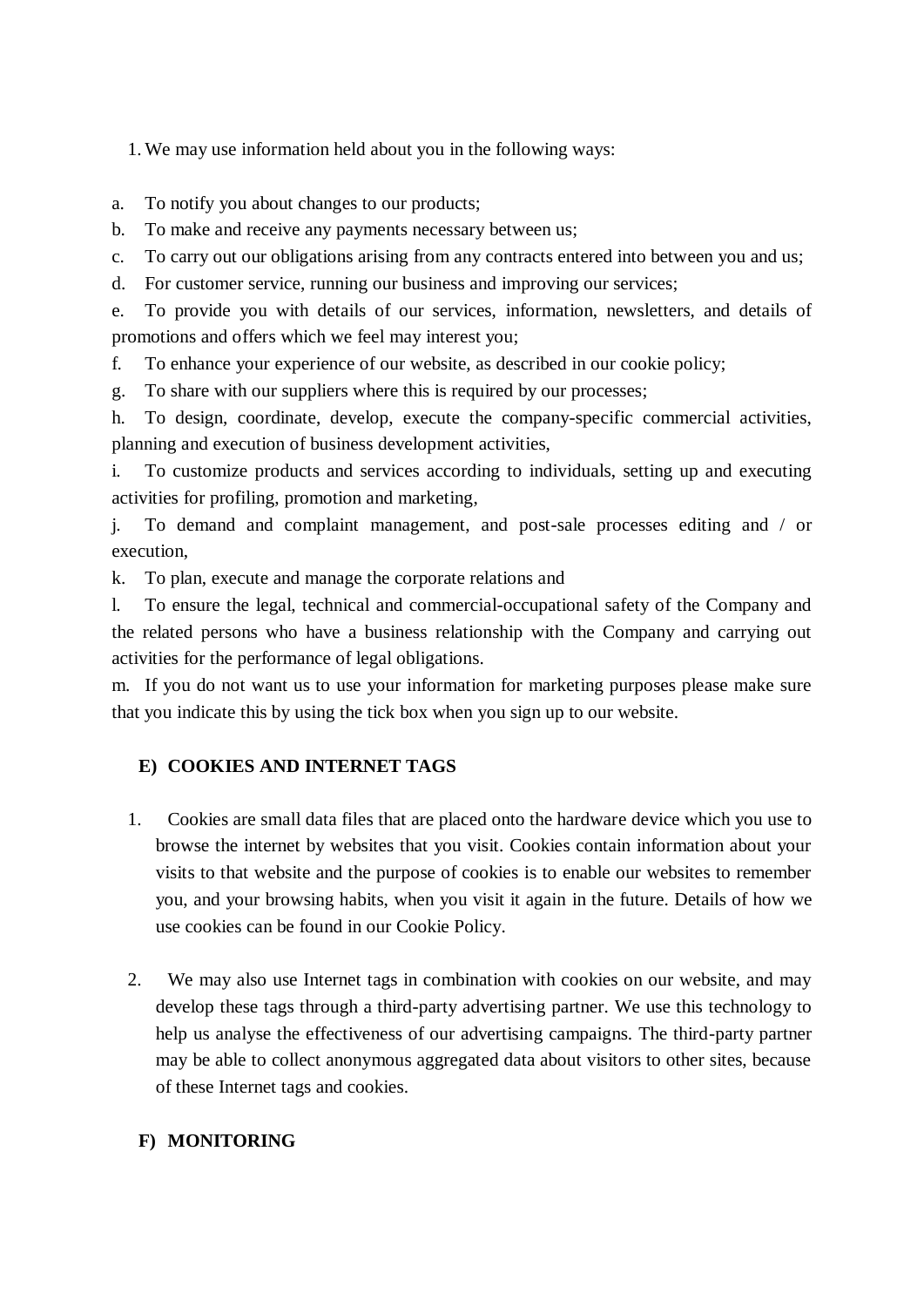1. To ensure that we have an accurate record of dealings between us (and for training purposes) we may, in certain circumstances, record and or monitor telephone calls however you will always be forewarned when this is to happen.

# **G) DISCLOSURE OF YOUR INFORMATION AND TRANSFER TO THIRD PARTIES**

- 1. From time to time we may disclose your personal information to other companies that are also subsidiaries of Eczacıbaşı Group.
- 2. We may disclose your personal information to third parties:
- a. To process payment card transactions;
- b. To respond to your complaints or administer requests made by you;
- c. In the event that we sell or buy any business or assets, in which case we may disclose your personal information to the prospective seller or buyer of such business or assets;
- d. If we or substantially all of our assets are acquired by a third party, in which case personal information held by it about its customers will be one of the transferred assets; and
- e. If we are under a duty to disclose or share your personal information in order to comply with any legal obligation, or to protect the rights, property, or safety of our other customers, or other individuals. This includes exchanging information with other companies and organisations for the purposes of fraud protection and credit risk reduction.
- 3. We may transfer information held about you to the third parties with the following terms and conditions:
- a. If you have an express consent, or
- b. Where one or more of the other data processing conditions specified in the Law are met,
	- Adequate protection in the country where the data is transferred, or

- In case there is not enough protection in the country where the data is transferred, if we undertake adequate protection in writing with the Data Officer in the relevant foreign country and the permission of the Personal Data Protection Board is obtained.

# **H) YOUR RIGHTS**

1. Article 11 of the Code stipulates that data owners have the following rights against the data controller: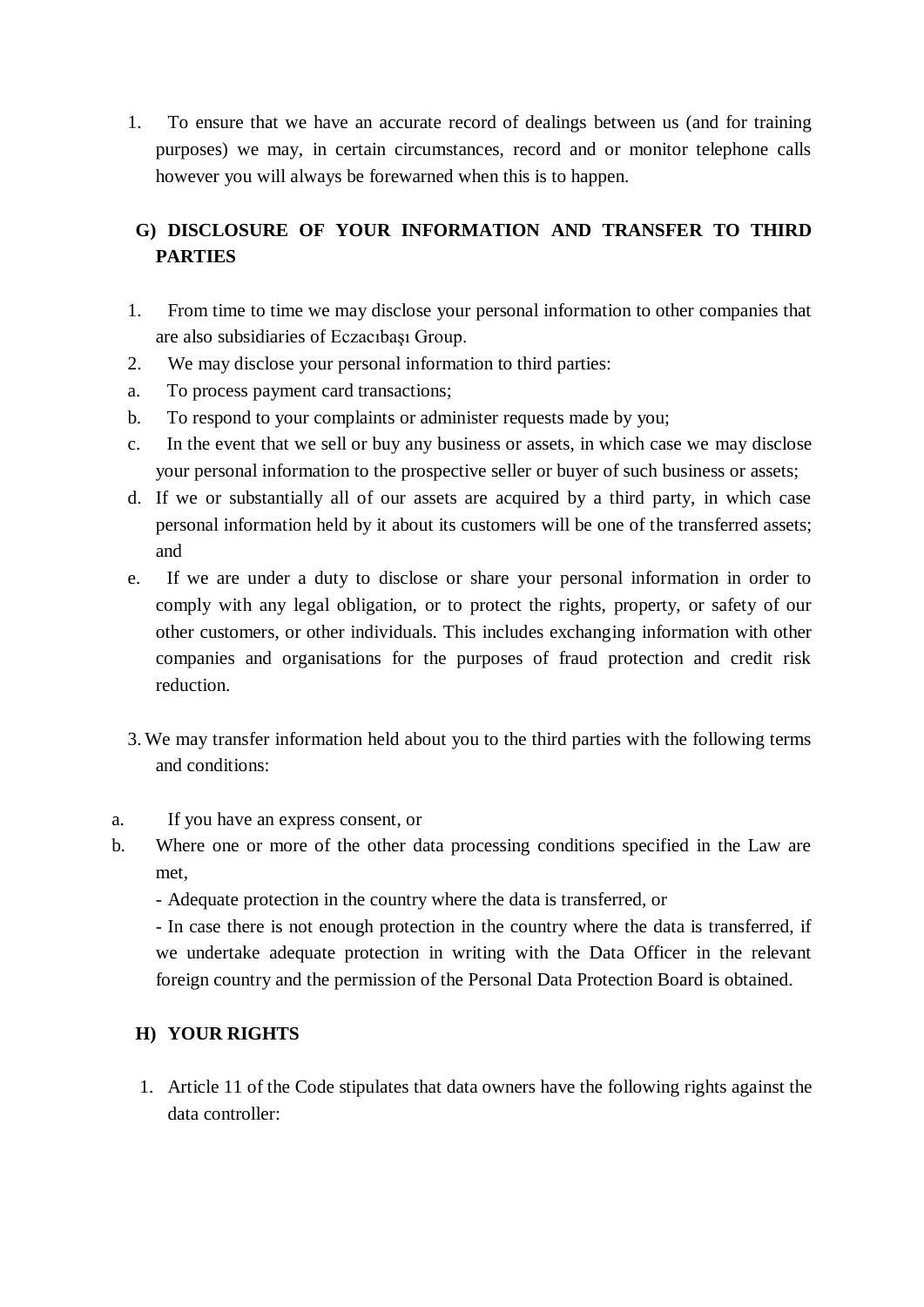- To find out whether Personal Data is processed, to request information about it if it is processed,
- Learning the purpose of processing Personal Data and whether it is used in accordance with its purpose,
- Knowing third parties to whom Personal Data are transferred domestically or abroad,
- Requesting correction if Personal Data is incomplete or incorrectly processed,
- Requesting the deletion or destruction of Personal Data within the framework of the conditions stipulated in the relevant legislation, requesting notification of the transactions made to third parties to whom Personal Data has been transferred,
- Objection to the emergence of a result against the person by analysing the processed data exclusively through automated systems and
- Requesting the compensation of the damage in case the Personal Data is subject to illegal processing.
- 2. Our site may, from time to time, contain links to and from third party websites. Please note we are not responsible for how these sites use your information and, if you wish to understand how they do, please consult the privacy policy of the relevant website.

# **I) USE OF YOUR RIGHTS**

If you submit your requests regarding your rights by filling out the Data Owner Application Form, which you can reach at <http://cdn1.vitra.com.tr/UPLOAD/document/EYAP-Veri-Sahibi-Basvuru-Formu.pdf> according to the nature of your request, we will conclude your request free of charge within 30 (thirty) days at the latest. However, if the transaction also requires a cost, you will be charged accordingly with the Tariff determined by Data Protection Board.

We will be able to request information from the you in order to determine whether the applicant is the Data Owner, and may ask questions regarding the application to you in order to clarify the issues specified in the application.

# **J) CHANGES TO OUR PRIVACY POLICY**

Any changes we may make to our privacy policy in the future will be posted on our website page and, where appropriate, notified to you by e-mail.

## **Contact**

Questions, comments and requests regarding this privacy policy are welcomed and should be addressed to the [eczacibasiyapi@hs02.kep.tr.](mailto:eczacibasiyapi@hs02.kep.tr)